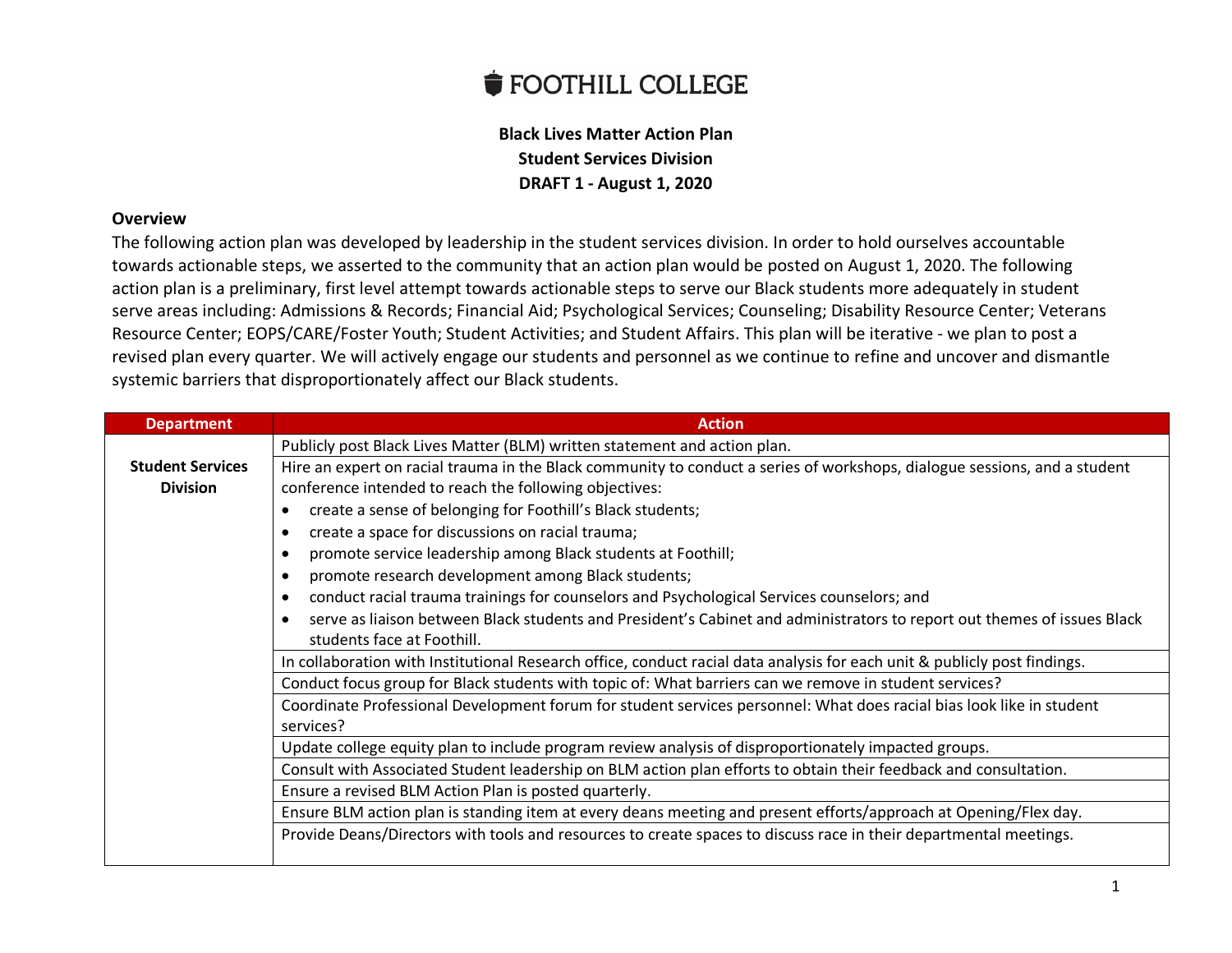| <b>Department</b>           | <b>Action</b>                                                                                                                                          |
|-----------------------------|--------------------------------------------------------------------------------------------------------------------------------------------------------|
|                             | Conduct outreach to students in Umoja, Black Student Union and Harambe to improve access to mental health services.                                    |
| Psychological               | Hire an African American mental health ambassador.                                                                                                     |
| <b>Services and</b>         | Publicly post statement regarding mental health services for Umoja, BSU, and Harambe participants                                                      |
| <b>Personal Counseling</b>  | acknowledging/addressing generational and racial trauma.                                                                                               |
|                             | Provide Professional Development training and resources for Psychological Services counselors on Black racial trauma.                                  |
|                             | Determine areas of appropriate analysis for Black students (privacy rights to be considered). Consider focus group and/or                              |
|                             | survey: Do Black students feel connected/comfortable with accessing Psychological Services? Why or why not? How can we                                 |
|                             | create an environment that serves our Black population more intently?                                                                                  |
|                             | Proactively reach out to Black students who apply to Foothill and ensure they have ample support through each matriculation                            |
| <b>Enrollment</b>           | step. Track data through the process to determine barriers they face throughout the process.                                                           |
| <b>Services/Admissions</b>  | Identify Black students who did not receive priority registration and identify how we can support them through any barriers                            |
| & Records                   | they face.                                                                                                                                             |
|                             | Hire Black Student Ambassadors to conduct outreach and in-reach to Black students and ask what barriers they face in A&R                               |
|                             | services. Determine a plan for how to remove/address those barriers.                                                                                   |
|                             | Research Black students who drop for non-payment due to affordability issues. Reach out to offer additional financial                                  |
|                             | supports (such as ensure they apply for Fin Aid, use of emergency funds, etc.). Explore the college systemically removing drop                         |
|                             | for non-payment for low income students.                                                                                                               |
|                             | Conduct analysis of new, first-time Black students to determine if they take advantage of their priority registration block.                           |
|                             | Consider conducting a follow up survey.                                                                                                                |
|                             | In collaboration with our marketing and outreach office, host virtual registration workshops during the week of priority                               |
|                             | registration for incoming Black students.                                                                                                              |
|                             | Update Banner welcome message to ensure it is student-friendly and directs students clearly towards the next step.                                     |
|                             | Conduct a collaborative meeting with outreach office to understand their outreach efforts in high schools and determine                                |
|                             | areas of collaboration for the new, incoming Black student population.                                                                                 |
| <b>Financial Aid Office</b> | Conduct FAFSA workshops at local high schools (with high percentage of Black students) to complete it, regardless if they                              |
|                             | come to Foothill or not.<br>Conduct focus groups with EOPS and other representative Foothill populations on obstacles/barriers on financial aid access |
|                             | and financial literacy.                                                                                                                                |
|                             | Create zoom recordings to welcome students of color to the learning communities/EOPS and FAFSA workshops.                                              |
|                             | Work with Office of Online Learning to create Canvas post-able documents/videos in preparation of F20.                                                 |
|                             | Review triage process for late filers of financial aid to allow them to stay enrolled and stay successful.                                             |
|                             | Conduct analysis of student employment barriers (I.e. does full time status as serve as barrier? Completion of units? What is                          |
|                             | the Ethnicity breakdown of student employees). Based on analysis, revise policies and practices to support students of color                           |
|                             | with an emphasis on Black students.                                                                                                                    |
|                             |                                                                                                                                                        |
|                             |                                                                                                                                                        |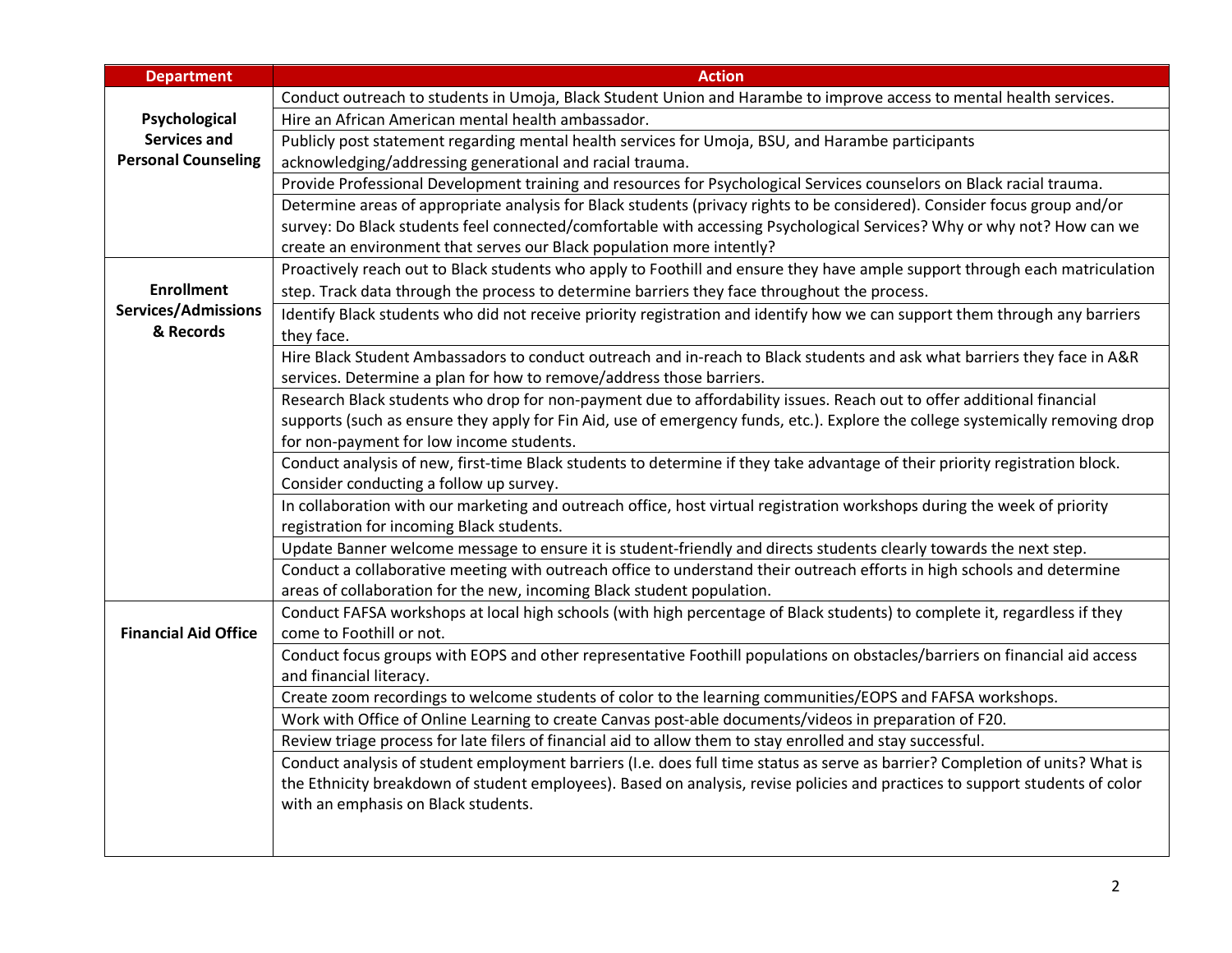| <b>Department</b>               | <b>Action</b>                                                                                                                                                                                                                              |
|---------------------------------|--------------------------------------------------------------------------------------------------------------------------------------------------------------------------------------------------------------------------------------------|
|                                 | Lead the Student Affairs and Activities team by example in recognizing the difference between intent versus impact and                                                                                                                     |
| <b>Office of Student</b>        | remedying my mistakes as Dean of Students if or when my decisions do not reflect my support for Black student populations.                                                                                                                 |
| <b>Affairs &amp; Activities</b> | Partner with Institutional Research Office in:                                                                                                                                                                                             |
|                                 | Conducting a racially conscious self-study and in-depth analysis of our data, practices, and student experiences as it<br>$\bullet$                                                                                                        |
|                                 | relates to Student Conduct and Due Process;                                                                                                                                                                                                |
|                                 | Identifying student "droppers" by race, gender, etc. who received holds on their accounts due to conduct cases; and<br>$\bullet$                                                                                                           |
|                                 | Analyzing Food Pantry data and demographics of students being served<br>$\bullet$                                                                                                                                                          |
|                                 | Develop equity-focused three-year action plan with quarterly and annual benchmarks based on self-study and data analysis                                                                                                                   |
|                                 | results.                                                                                                                                                                                                                                   |
|                                 | Establish an equity and racially conscious framework to the work of the Behavioral Intervention Team.                                                                                                                                      |
|                                 | Together with Foothill's Office of Equity, De Anza's Office of Equity, De Anza's Dean of Student's Office, and Police                                                                                                                      |
|                                 | department, develop response protocol for reported incidents of racial profiling by district police.                                                                                                                                       |
|                                 | Partner with Dean of Online Learning and Dean of Institutional Equity to facilitate workshop for faculty on Academic Integrity                                                                                                             |
|                                 | reporting from an Equity Lens.<br>Work with Institutional Research Office to determine if there is a similar gap as with the general college in the success rate of                                                                        |
| EOPS/CARE/                      | Black students served in EOPS. Based on analysis, reflect on retention efforts/practices.                                                                                                                                                  |
| <b>Foster Youth</b>             | Implement a recruitment plan by presenting program services in learning communities, such as but not limited to,                                                                                                                           |
|                                 | Umoja/Athletics.                                                                                                                                                                                                                           |
|                                 | Identify local community programs to build relationships to understand the needs of the community and prospective students                                                                                                                 |
|                                 | that enroll. Assert follow-up to invitations.                                                                                                                                                                                              |
|                                 | Hire Black peer advisors/Student Ambassadors.                                                                                                                                                                                              |
|                                 |                                                                                                                                                                                                                                            |
|                                 | Build relationships with Student Service and Academic programs to refer students to EOPS.                                                                                                                                                  |
|                                 | Establish Guardian Scholars (Foster Youth) Cooperative, Build relationship with community Foster Youth organizations, Santa                                                                                                                |
|                                 | Clara and San Mateo Counties (East Palo Alto and East Side)                                                                                                                                                                                |
|                                 | Incorporate equity education and implicit bias training for EOPS staff.<br>Create a space for discussions as an ongoing practice in staff meetings to confront biases.                                                                     |
|                                 | Implement a pilot program beginning Fall 2020. We will assign randomly selected Black students to a counselor so they will                                                                                                                 |
| <b>Counseling Division</b>      | have access to support from the time instruction begins in the Fall.                                                                                                                                                                       |
|                                 |                                                                                                                                                                                                                                            |
|                                 | Conduct data analysis of Black student usage of Counseling services. Examine the following: Do Black students make<br>counseling appointments at the same percentage as the general population? Do they come back for a second appointment |
|                                 | within the school year? Do they create comprehensive educational plans, and if so, how has that impacted their graduate or                                                                                                                 |
|                                 | transfer rates within two years?                                                                                                                                                                                                           |
|                                 | Conduct focus groups and/or surveys of Black students to ask about their experience at Foothill College and what they think                                                                                                                |
|                                 | will help them succeed here.                                                                                                                                                                                                               |
|                                 | Expand Starfish to caseload disproportionately impacted groups. Conduct Starfish training for all counselors.                                                                                                                              |
|                                 |                                                                                                                                                                                                                                            |